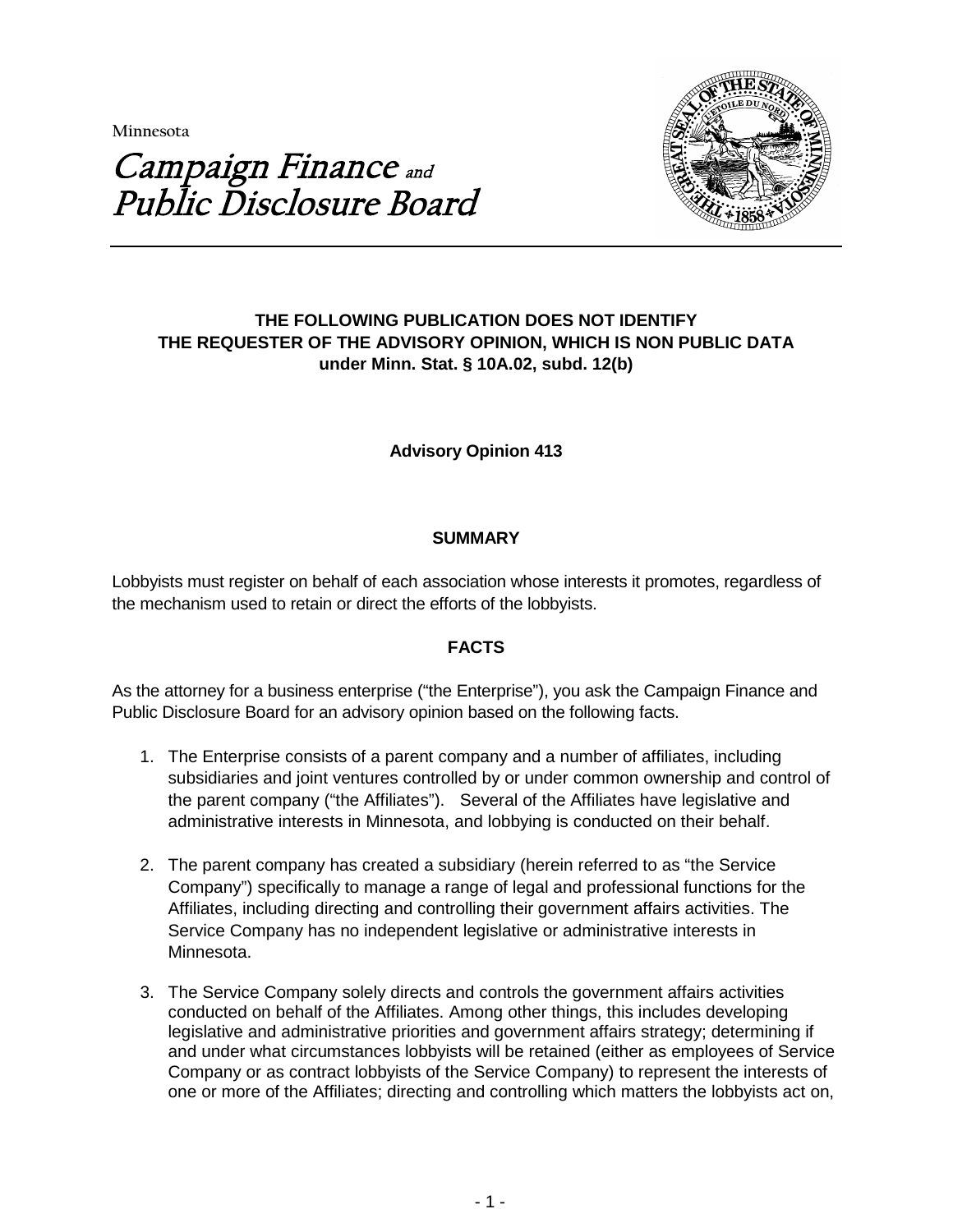the positions that they will take and the messages that they will convey; and providing resources for the lobbying effort. Although the Affiliates consult with the Service Company, none of the Affiliates directs or controls the lobbyists who represent their respective interests.

- 4. The Minnesota lobbyists who represent the interests of one or more of the Affiliates are not under contract with or paid by such Affiliate(s). Rather, they are either employees of the Service Company or contract directly with the Service Company to act on behalf of the Affiliates. Hence, the Service Company is the entity that makes all payments to the lobbyists, both for their services and related expenses.
- 5. Although the Service Company pays such lobbying expenses, each Affiliate directly reimburses the Service Company for the payments the Service Company makes on its behalf.

Based on the stated facts, you ask the following questions:

## **QUESTION ONE**

Is it permissible under Minnesota's lobbying law for the lobbyists retained by the Service Company to register on behalf of: "Service Company and its Affiliated Entities" or a similar name?

# **OPINION**

Lobbyists retained by the Service Company must register on behalf of each Affiliate whose interests they represent.

When interpreting statutes, the Board must implement the intent of the legislature to the extent that intent can be determined. In the case of Chapter 10A, it has long been recognized by the Board that the intent of the legislature is to provide meaningful disclosure to the public.

This goal is incorporated into the core of the Board's mission, which is "to promote public confidence in state government decision-making through development, administration, and enforcement of disclosure and public financing programs which will ensure public access to and understanding of information filed with the Board".

Meaningful disclosure about lobbying requires that the disclosure be closely linked to the entity whose interests are represented and who hopes to benefit from the lobbyist's efforts to influence public officials. In this case, that entity is the "Affiliate", not the parent company or the Service Company.

The Service Company manages and directs lobbying for the Affiliates. It has no independent legislative or administrative interests in Minnesota. Lobbying in Minnesota, though conducted by the Service Company, is conducted on behalf of the Affiliates; the only entities with a direct interest in the results of the lobbying efforts. Though not controlling in this opinion, the fact that the Affiliates each pay for their own lobbying services adds weight to the Board's conclusion.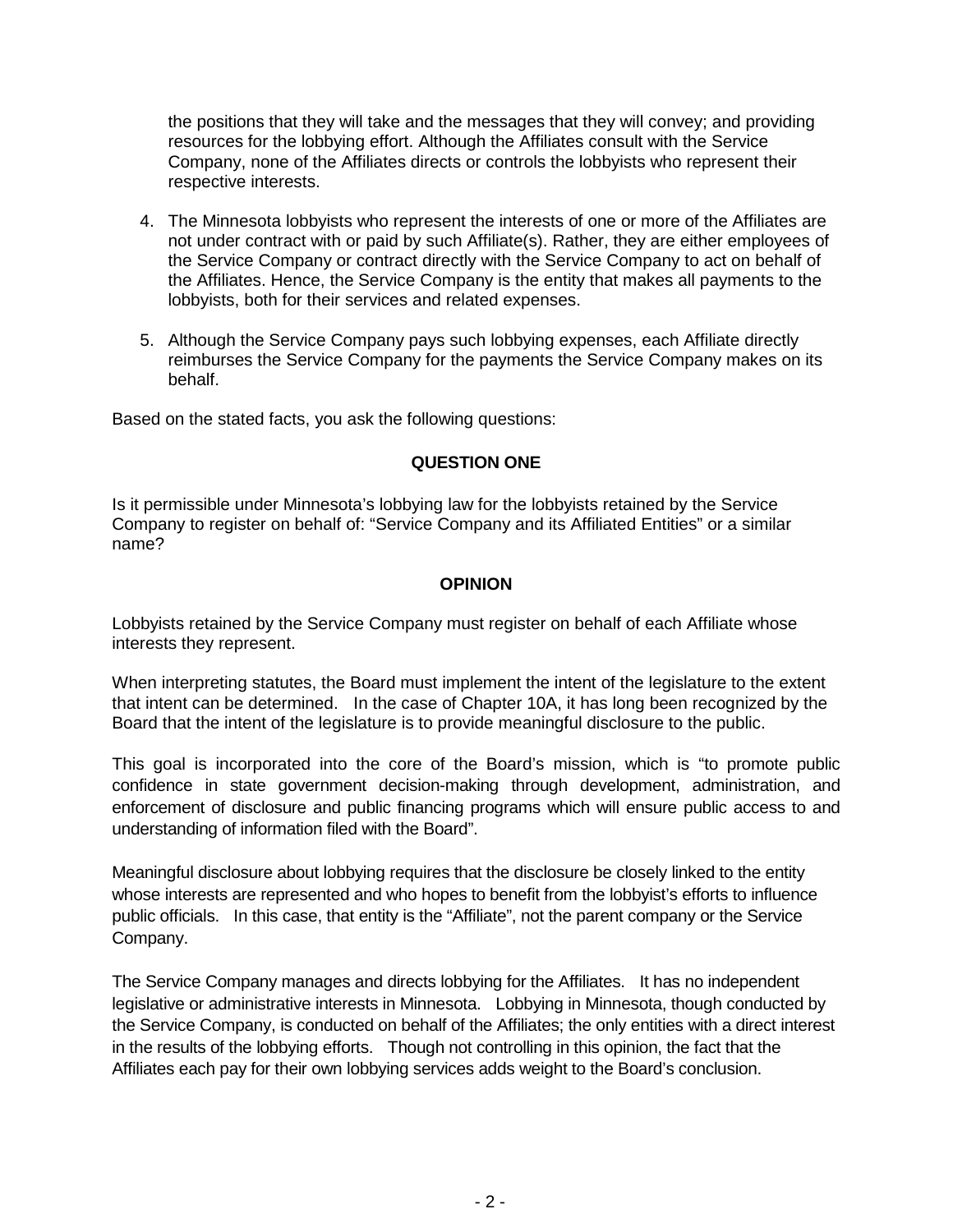Unless the lobbyists register on behalf of each Affiliate, the public will not have the most clear and direct access to information about whose interests are actually being promoted by these lobbyists.

## **QUESTION TWO**

If so, is it proper to disclose the relevant Affiliate(s) as the original source of funds on Schedule C of the Lobbyist Disbursement Report of the designated lobbyist for "Service Company and its Affiliated Entities," in the amounts that each Affiliate reimburses Service Company for lobbying?

## **OPINION**

Disclosing the Affiliates as original sources of funds for lobbying by the Service Company would not resolve the problem of inadequate disclosure, nor would it be consistent with the concept of disclosure of original sources of funds.

An association that is represented by a lobbyist, but uses money from underlying sources to pay for the lobbying discloses those sources, although the lobbyist does not represent the entities that provided the underlying funds. For example, trade associations often use membership dues for lobbying purposes. The lobbyist, however, represents the association, not the individual members who are the source of funds for lobbying. Listing entities on whose individual behalf lobbyists advocate as original sources of funds rather than as represented associations does not accurately reflect the true relationships between the lobbyists and the associations.

# **QUESTION THREE**

If an Affiliate reimburses the Service Company for lobbying in amounts that exceed \$50,000 per calendar year and discloses such payments on Schedule C of the Lobbyist Disbursement Report of the designated lobbyist for "Service Company and its Affiliated Entities", are such payments properly disclosed on the Annual Report of Lobbyist Principal of "Service Company and its Affiliated Entities", a separate Annual Report of Lobbyist Principal filed by the Affiliate making such payments, or both?

## **OPINION**

Although the premise of the question is not completely relevant considering the opinions in response to questions one and two, the Board provides the following guidance with respect to the annual report of lobbyist principal.

If an Affiliate pays the Service Company more than \$500 in a year for the services of lobbyists, or more than \$50,000 in a year for all lobbying, the Affiliate is a lobbyist principal and must file the Annual Report of Lobbyist Principal.

Additionally, because the Service Company is providing much more than the costs of contract lobbyists, each Affiliate should include on its Report of Lobbyist Principal its pro-rata share of the Service Company's overhead and operating expenses related to the lobbying done for the Affiliate.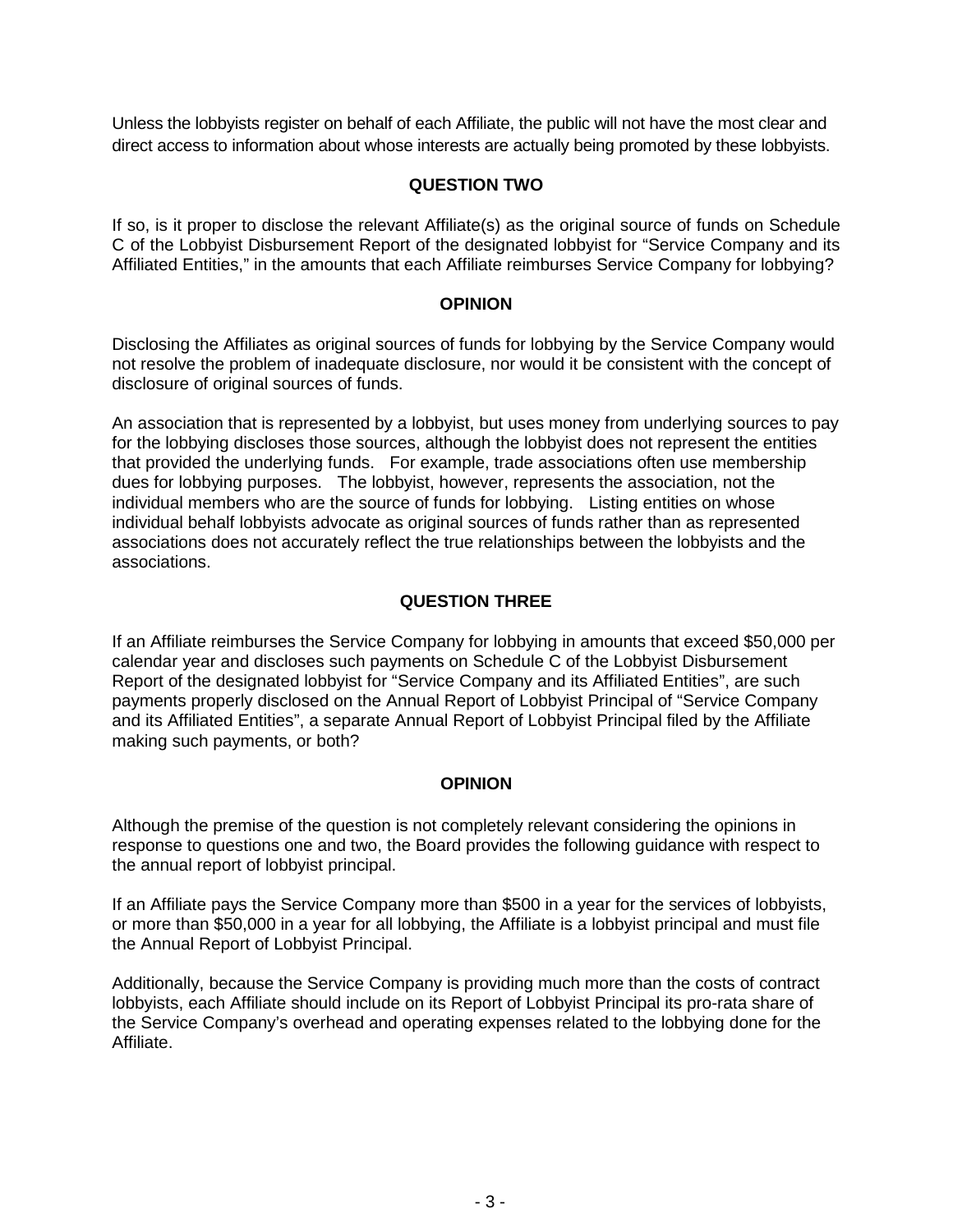### **CONCLUDING NOTE**

Minnesota Rules, Part 4511.0200, provides, in part:

"A lobbyist who lobbies on behalf of more than one individual, association, political subdivision, or public higher education system shall register separately for each separate entity. Members or affiliates of an association represented by a lobbyist are not separate entities for the purposes of this requirement."

The last sentence of this rule was adopted to make it clear that a lobbyist who represents an association such as a trade or business association is not required to register separately for each member of the association. In that case, the lobbyist is representing the association itself, not the individual members. Under the present facts, the Service Company has no positions of its own. It is *only* the interests of the Affiliates that are being advocated by the lobbyists.

Issued November 1, 2010 \_\_\_\_\_\_/s/ Bob Milbert \_\_\_\_\_\_\_\_\_\_\_\_\_\_\_\_\_\_\_\_

Bob Milbert, Chair Campaign Finance and Public Disclosure Board